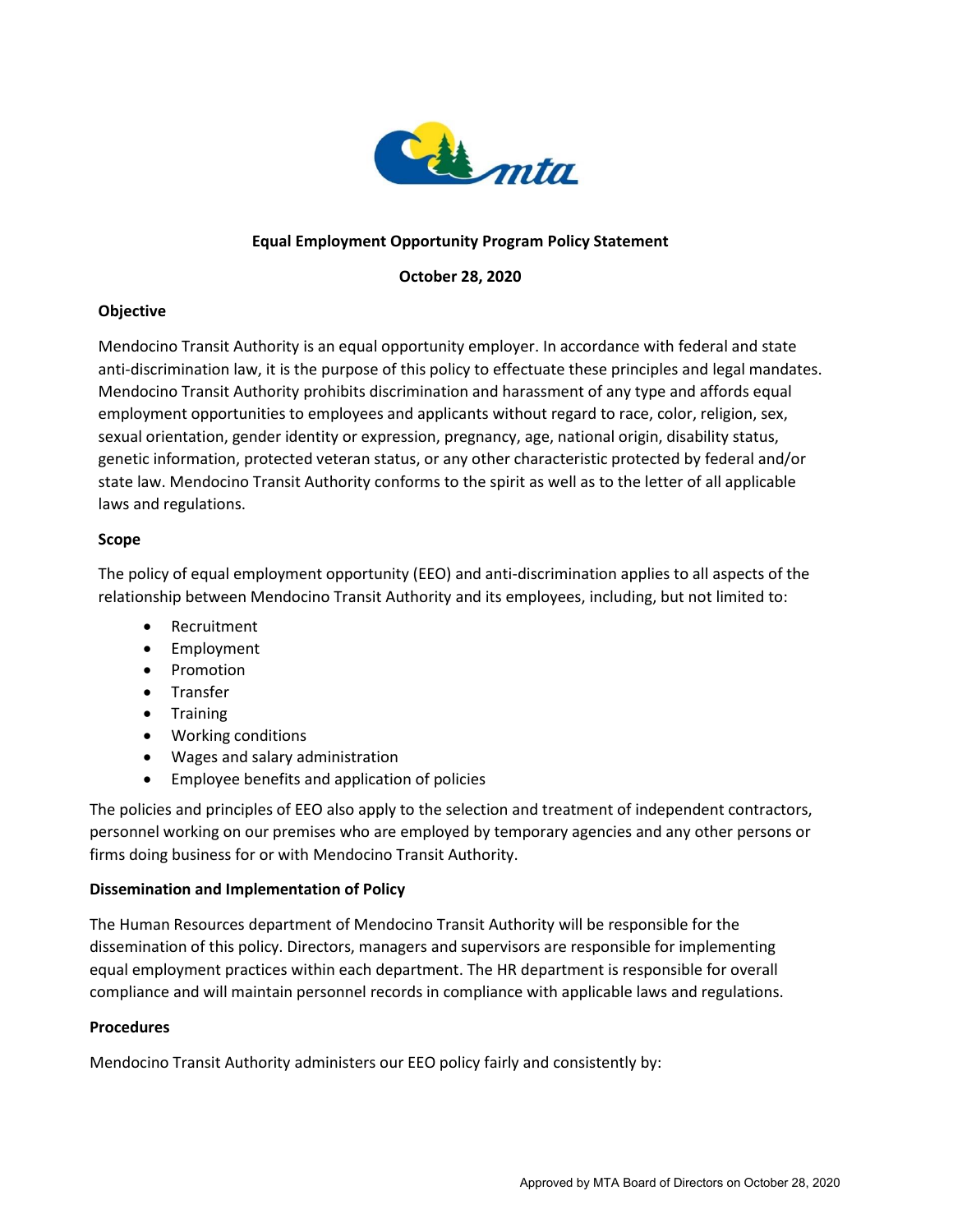- Posting all required notices regarding employee rights under EEO laws in areas highly visible to employees.
- Advertising for job openings with the statement "*We are an equal opportunity employer and all qualified applicants will receive consideration for employment without regard to race, color, religion, sex, sexual orientation, gender identity or expression, pregnancy, age, national origin, disability status, genetic information, protected veteran status, or any other characteristic protected by federal and/or state law."*
- Posting all required job openings with the appropriate state agencies.
- Forbidding retaliation against any individual who files a charge of discrimination, opposes a practice believed to be unlawful discrimination, reports harassment, or assists, testifies or participates in an EEO agency proceeding.
- Requiring employees to report to a member of management or an HR representative of any apparent discrimination or harassment. The report should be made within 48 hours of the incident.
- **•** Promptly notifying Human Resources of all incidents or reports of discrimination or harassment and takes other appropriate measures to resolve the situation.

For additional information and details related to Mendocino Transit Authority's Anti-Harassment, Discrimination, Retaliation and Abusive Conduct Policy, please see MTA's Personnel Policies Section 5.

#### **Remedies**

Misconduct constituting harassment, discrimination or retaliation will be dealt with appropriately. Violations of this policy, regardless of whether an actual law has been violated, will not be tolerated. Responsive action may include, for example, training, referral to counseling or disciplinary action such as a warning, reprimand, withholding of a promotion or pay increase, reassignment, temporary suspension without pay, or termination, as Mendocino Transit Authority believes appropriate under the circumstances.

### **Filing a Complaint with the DFEH or EEOC**

Nothing in this policy will preclude an individual from filing a complaint with the California Department of Fair Employment and Housing (DFEH) and/or the Equal Employment Opportunity Commission (EEOC). Any form of retaliation is prohibited against an individual who pursues administrative relief through either agency, in addition to seeking relief under internal administrative procedures afforded by this policy. For more information on filing a complaint with the DFEH or the EEOC, please refer to the following information:

#### **DFEH**

Website[:https://www.dfeh.ca.gov/complaint-process/file-a-complaint/](https://www.dfeh.ca.gov/complaint-process/file-a-complaint/) Phone: 800-884-1684 Email: [contact.center@dfeh.ca.gov](mailto:contact.center@dfeh.ca.gov) Write to: 2218 Kausen Drive, Suite 100, Elk Grove, CA 95758